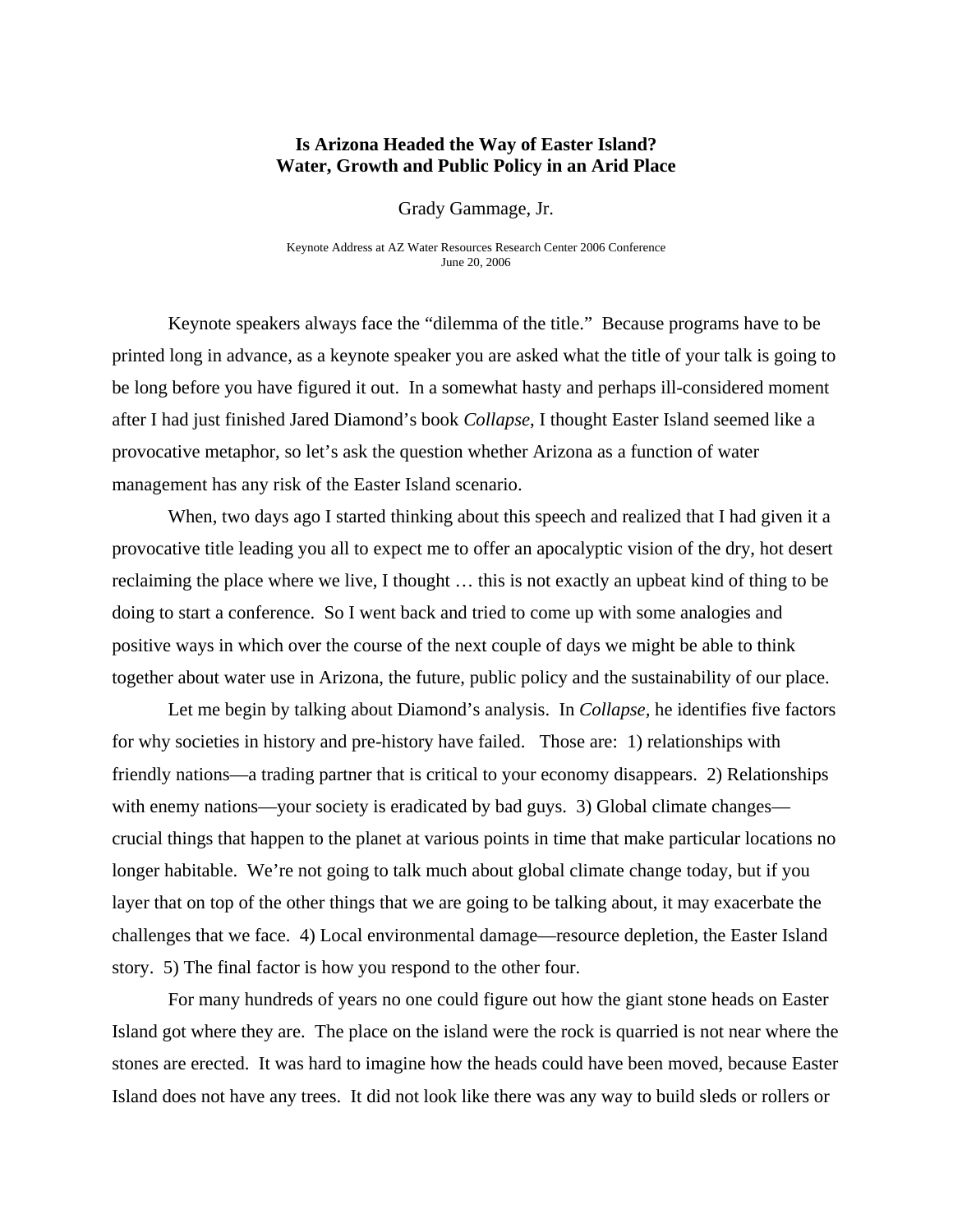transfer mechanisms. Through the work of several scientists we now know that there were once a lot of trees on the island. There were very big palm trees and therefore ways to build sleds and transport the rock heads. Through carbon dating of campfires it appears that the complete deforestation of the island took place between AD 900 and somewhere around AD 1500.

Easter Island was a thriving society, granted with somewhat peculiar religious imperatives, that wiped itself out by cutting down all of its trees. The image is graphic, startling and provides a wonderful metaphor for the planet earth, petroleum, greenhouse gas and other kinds of challenges.

Diamond visited ASU last year, and he said that as he has talked about the Easter Island scenario with his students, he has asked them: what do you suppose the guy thought who cut down the last tree? What did he say as he cut it? Their answers were: "Don't worry about it, technology will provide, there will be a substitute for wood." Or maybe he said, "It's my tree, it's my land and I'll cut it if I damn well please." Or, "More research is needed, it is not clear that the trees are really that important." The reality is that the guy did not know he was cutting the last tree. The critical tree was not the last tree standing. The problem was that as the trees were slowly depleted, the ecosystem that replenished the forest began to decline and so at some point the critical tree was cut but no one knew. There was a point of no return.

Sustainability, as you all know, is *the* hot buzz word in academia today. It seems to be one of those kind of "I know it when I see it" phenomenon, sort of like pornography. The most commonly accepted definition is that of the Buntland Commission, a U.N. Commission that defined sustainable development as "meeting the needs of present generations, while not compromising the ability of future generations to meet their needs." Notice that it is a very anthropocentric definition. The role of the ecosystem, in the Buntland view, is to sustain future generations of humans. Importantly, there is more to sustainability than simply resource preservation. It is typically talked about as the three circles of a Venn diagram which intersect. One of those circles is the environment and the existence of environmental values. Another is also economic and protection of a thriving, human economy. The third circle is social equity so that if the economy is thriving it is not thriving just for a few. Where those three circles intersect is the kind of "sweet spot" of sustainability, where you have a thriving economy, but you are also preserving the environment and have a high degree of social equity. The question is kind of how do you get to the sweet spot.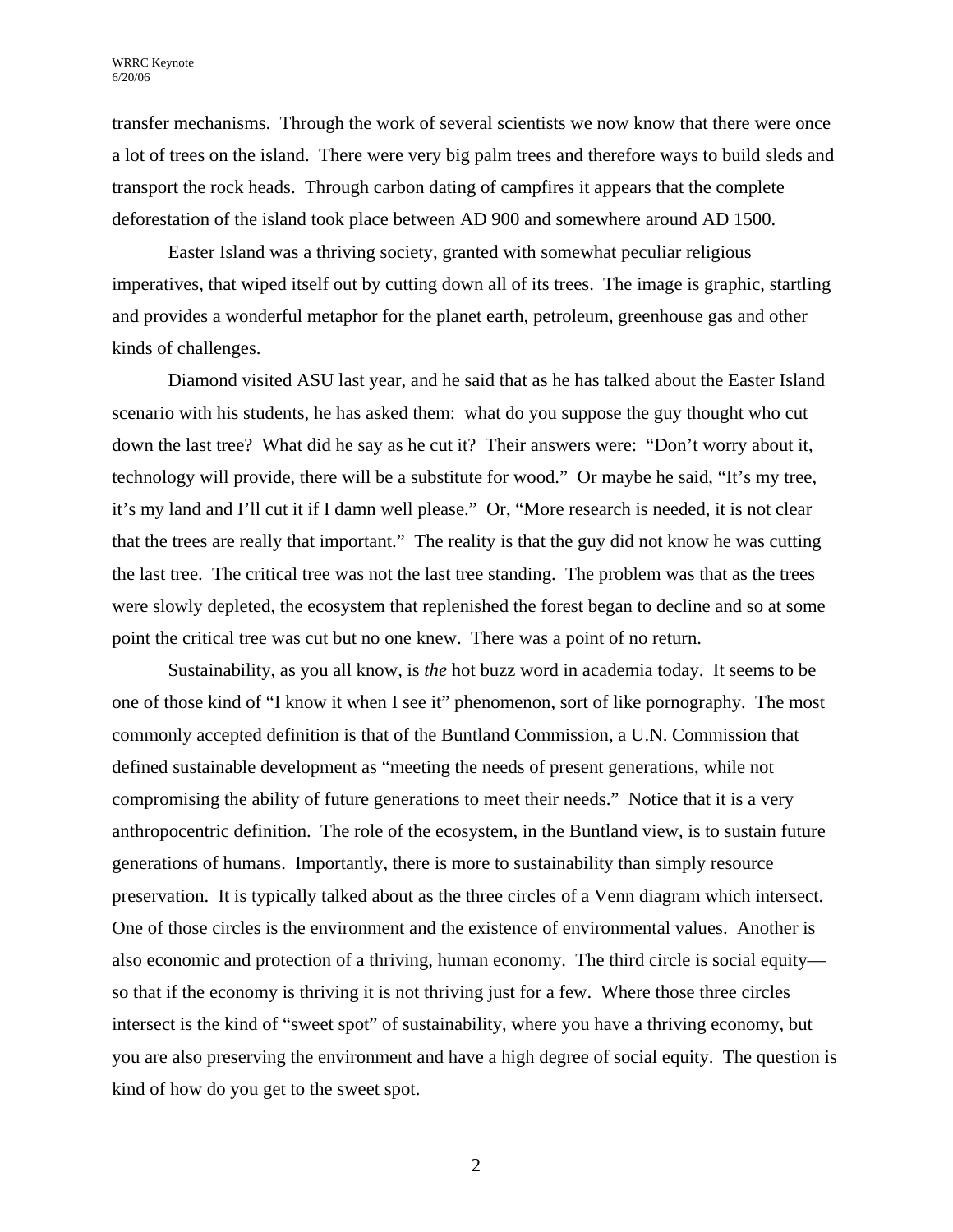WRRC Keynote 6/20/06

 The debate about sustainability often devolves into two almost quasi-religious camps. One view is the Easter Island, or "Spaceship Earth" view. This view, born out of the Puritan ethic perhaps, is that we have to cure whatever problems exist by living better, less impactful, more frugal lives in terms of per capita resource consumption. We have been bad and we must atone by riding bicycles and living in straw bale houses. Those of us who live in the desert are viewed as a extraordinarily bad example of the human species in terms of consumption of water, energy and other resources. We, in particular, must atone for those sins by living a harsher and more difficult existence.

 In the other camp we have a sort of "managed risk" view. This view of technocrats and plumbers (many of whom are in the audience today) of actuaries and many politicians, is: calm down, do not look too far ahead, these systems are largely self-regulating and technology will provide most of the answers. If you try to look too far out, you are likely to make big mistakes. The whole debate tends to be hijacked into those two camps, and also tends to focus only on resource allocation issues rather than on the other two circles in the diagram.

How do we even think about this issue on a local level? "Think globally, act locally" makes a great bumper sticker, but what real guidance does it give us about making public policy choices? Again, the debate often gets pushed to the extremes. At one end is the "Simon Winchester view." Winchester recently wrote a book called *A Crack at the Edge of the World,* about the great San Francisco earthquake early in the  $20<sup>th</sup>$  century. I was listening to him in an NPR interview on April  $18<sup>th</sup>$ . At the end of his talk about San Francisco, he offered the further extrapolation that it was pretty clear that there are at least three American cities that should never have been built. San Francisco was one because of the earthquake faults. New Orleans was another. The third was Phoenix because "there's no water there." I later saw him on PBS where he altered number three to be Tucson rather than Phoenix. (One suspects that he would probably put Las Vegas in the same camp although he likely considers it beneath notice altogether.) This is an interesting view because he has lumped together the phenomenon of catastrophic events hurricanes and earthquakes—with the issue of the availability of a particular resource to support an urban population. Winchester decrees that rainfall is a critical variable in deciding whether or not a city should exist somewhere.

Winchester's position is, of course, ridiculous. Why take water and hold it as a resource a standard not applied to any other resource necessary to support a city? Should a city have to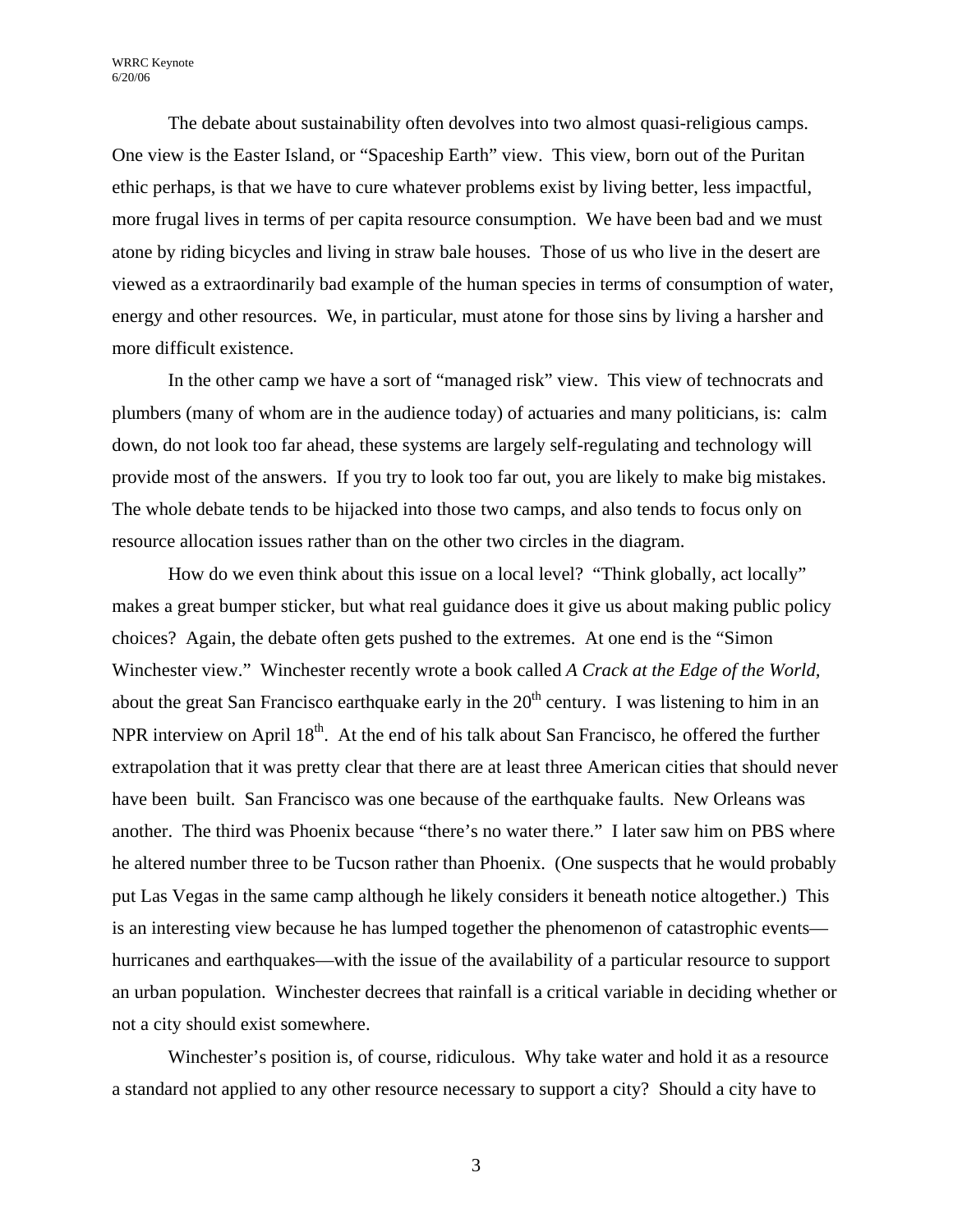mine all its own iron ore within its boundaries? Does all the concrete consumed in a city have to manufactured in the city? What about food—does all the food have to be grown there? Of course not. Cities are by definition concentrations of people supported by the resource base of a larger geographic area. Water is a resource like any other; a resource susceptible to transport. We make choices about where and how to use all resources, and water is simply one of those.

The other extreme at the local level—that technology will provide—was succinctly stated by Pat Mulroy at a recent meeting in Las Vegas. Pat, plumber that she is, simply says: desalinization is the ultimate solution, it's all just about price. At some point desalting the Pacific will supply California with water and Las Vegas can take more from the Colorado. She may well be right.

It does seem to me that there are some useful questions we can ask about sustainability at the local level. These three questions might be something that could help form the dialogue over the next couple of days.

The first question that I think we should ask is: **If there are no major systemic shocks, like earthquakes or hurricanes, can we sustain the current lifestyle of whatever place we are analyzing for an indefinite period?** This question takes a snapshot look—a static view, of, for example, a city. Could its lifestyle be maintained indefinitely? When you look at Phoenix you would look at about 200 gallons per person per day and you would look at the water inputs. Of course the complexity of sustainability is you really need to do that with regard to everything, not just one variable. So you would have to look at energy and air pollution and the heat island and all these other variables and pretty soon your head starts to hurt and you decide that this is impossible. So we will stick to just the variable of water. If you eliminate the other variables and if you take that snapshot look at a city that would give you some indication of whether or not existing lifestyle appears to be sustainable indefinitely. And I think *indefinitely* is a critical word. I think if you would apply this question to Phoenix right now, the answer is probably yes. You are the experts, but I think at our current population level, we can probably sustain this lifestyle pretty much on an indefinite basis. Is that true of Tucson? Probably, if they were to learn to drink CAP water. Prescott? Pinal County? Las Vegas?

The second question adds the variable of trajectory: **Are current trends moving away from equilibrium or toward it?** You may not be at "equilibrium,"—in the sweet spot—but are you moving closer or farther from it? Here is where you have to add growth rates and usage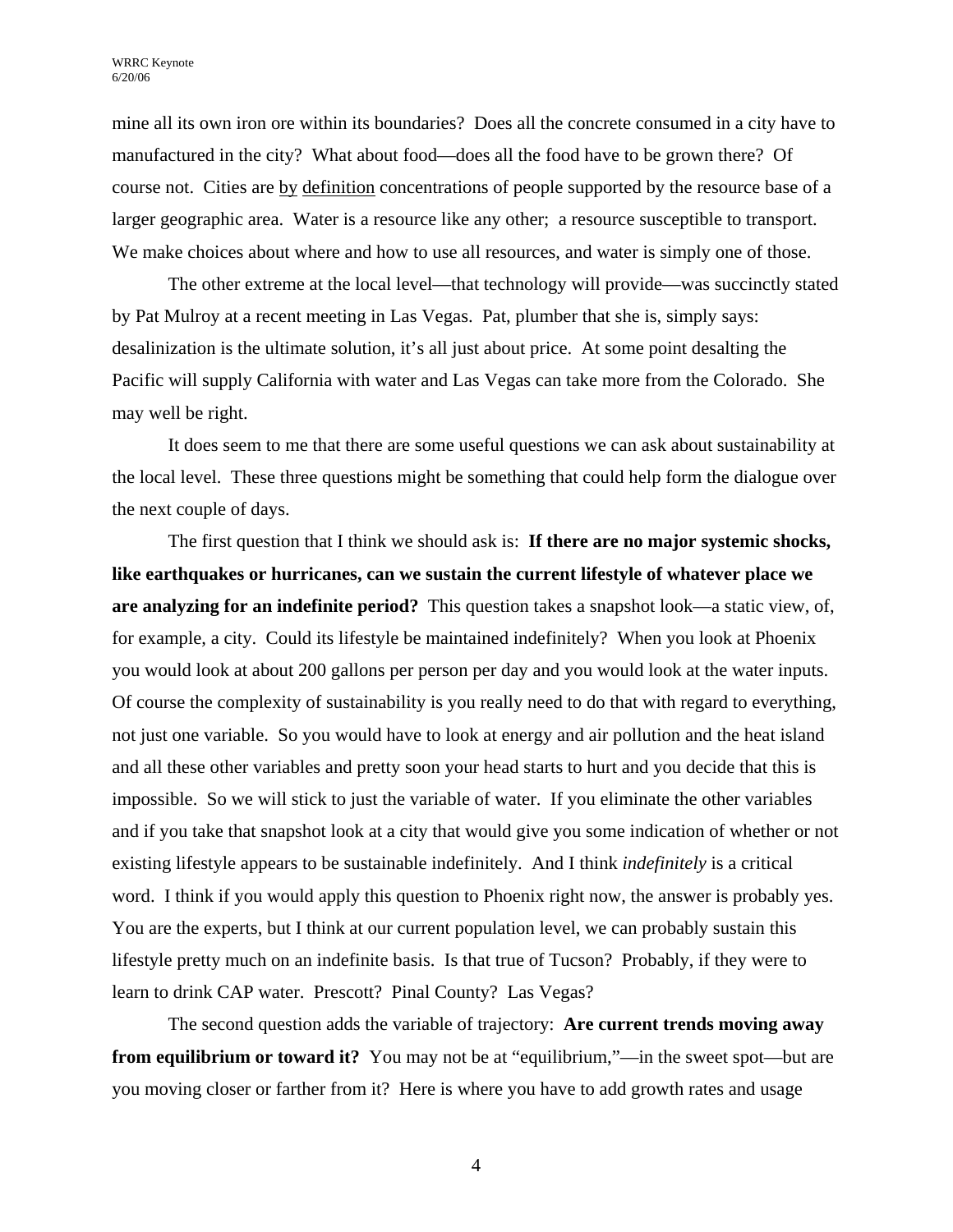trends. Here, real tensions emerge between economic well-being and environmental issues. And so let's apply this filter to Phoenix. We have in Phoenix an economy that is largely built on the phenomenon of population growth. That is what drives this place. Is that sustainable in and of itself? This is the question Jon Talton frequently asks. To be perpetually growing your population is to be moving away from the sweet spot with regard to sustainability. Eventually you would have to acquire new resources. That is not to say you couldn't perhaps add a large number of people and still remain within the sweet spot, but at some point you are going to grow away from balance.

The third query is really the Easter Island question: **Is there a point of irreparable damage?** A point of no return beyond which you have so messed up the ecosystem that you cannot recover and get back within the sweet spot. In an interconnected global environment, as to any local issue, that is unlikely to be a "yes" answer. But there are certainly issues that move you so far away from the point of sustainability that recovery would be extremely difficult or nearly impossible economically.

The last two questions suggest that when we talk about sustainability at the local level what we are really talking about is not equilibrium, but trajectory. Are things getting better? Are things getting worse? And that is perhaps the way we ought to apply the analysis to public policy decisions. So let's try that.

First, a brief aside on group decision-making. Diamond also tries to explain why has group decision-making failed in societies that have collapsed. It is especially interesting if you have read James Surowiecki's *Wisdom of Crowds*. Surowiecki's point is that diffused multiple decision makers, on balance, tend to make decent decisions because the risk of a big mistake is minimized. I have argued that that is a justification for the confused, complex overlapping bureaucracies we use in Arizona to make water decisions. But Diamond makes the point that groups do not always make good decisions. They fail to make good decisions for four reasons:

- One is they fail to anticipate the problem. An example is importing mongooses into Hawaii to control the rats that came on ships and pretty soon mongooses overrun the islands.
- Second, even after a problem arrives, there is a failure to perceive the problem. Global warming is an example, and on a local basis, the heat island may be a good example. We didn't really realize how much hotter it was getting for a very long time and so we did not do anything about it.
- Third is that you perceive the problem, but you fail to even try to deal with it. This is the tragedy of the commons. We realize that there is a problem with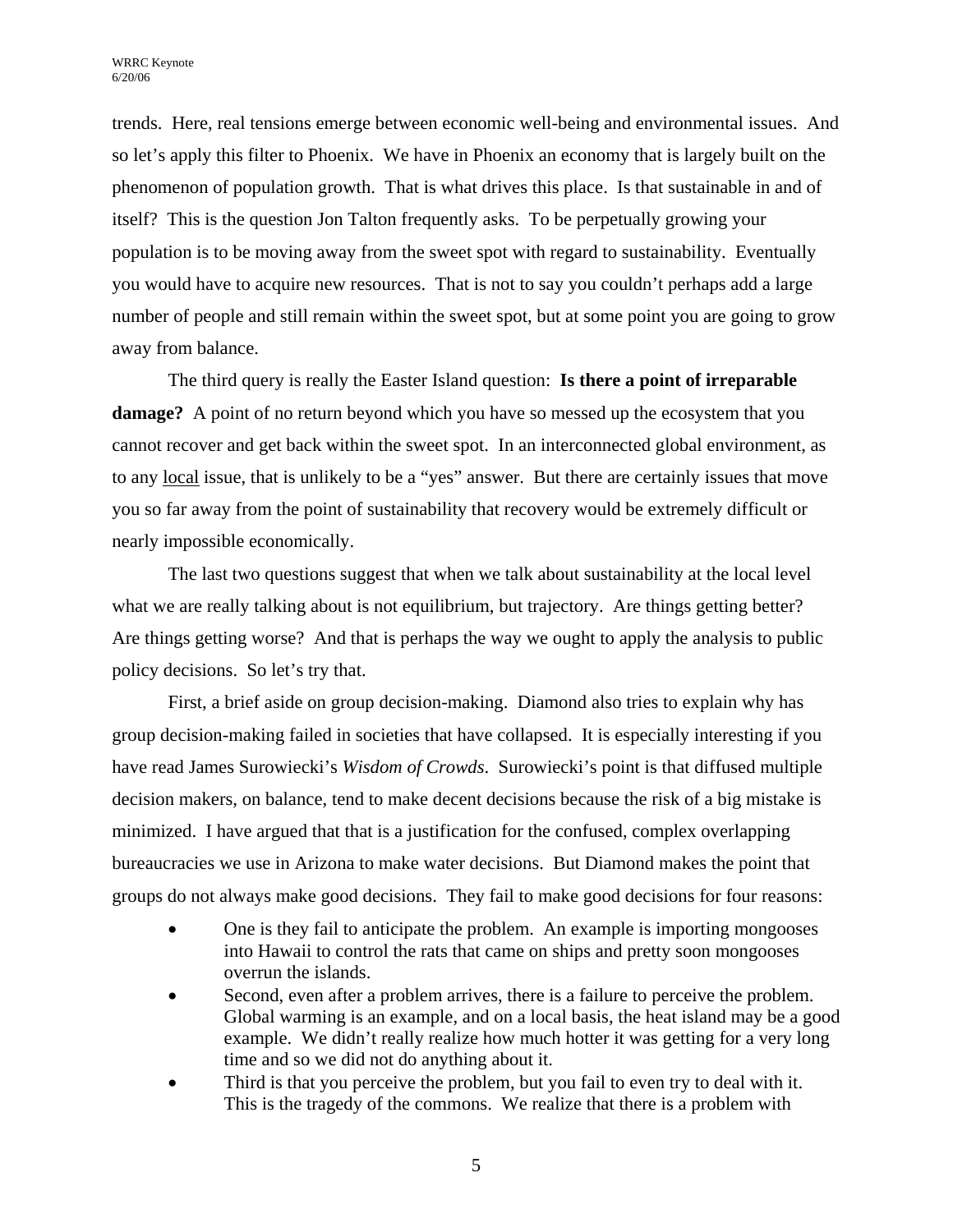everybody driving SUVs, but the incentive to any given individual not to drive an SUV is not enough to deter the behavior. The market response never catches up to the instincts of individual consumers.

The fourth failure is that society tries to solve a problem but blows it and fails.

Let us test some Arizona water policies from a perspective of these questions about sustainability and these reasons that society sometimes fails to make good decisions.

**Central Arizona Project**. This was a decision to shift urban populations in the desert to be using a surface water resource. It is a good decision from a sustainability perspective. The over allocation of the Colorado River, is not a good part of the decision, and a lot of motivation was about keeping the resource away from California and other jurisdictions, which may not be the fairest social allocation. But on balance you have got to give the CAP at least an **A-** as a public policy attempting to implement sustainable goals and move us back toward the sweet spot.

**Safe yield.** Arizona is justly proud of this concept. It is not one that applies in very many other places in the world. It is very close to the concept of sustainability, purely on a resource question, but predates widespread use of the "s-word." Safe yield was explicitly designed to alter the trajectory of an arid state back into that sweet spot. We are not there yet; we are not going to make the goals, but things are better. We anticipated, we perceived the problem (maybe Cecil Andrus helped us perceive the problem) and we tried to solve it. So we get an **A**.

**100 year assured supply.** A little something was lost in the translation between "safe" yield" and a "100 year assured supply." If you really seek sustainability, the metric should be indefinite, not 100 years. The idea was that the 100 years would be a rolling window into the future so that we would always be looking 100 years ahead. But, for example, we have allowed the 100 year assured supply requirement to be satisfied by long-term but finite leases of Indian water. We did that in the expectation that Phoenix would annex Anthem and it would become part of a municipal base, but the hundred year assured supply is probably not a true test of longterm sustainability. So that one we might get a **B**.

**Groundwater recharge**. Another good idea. We are trying to be ahead of the curve, to anticipate drought. We see a problem coming down the line and realize we need to deal with it. We are not sure it is a perfect solution, but we have perceived a problem, reacted and will see if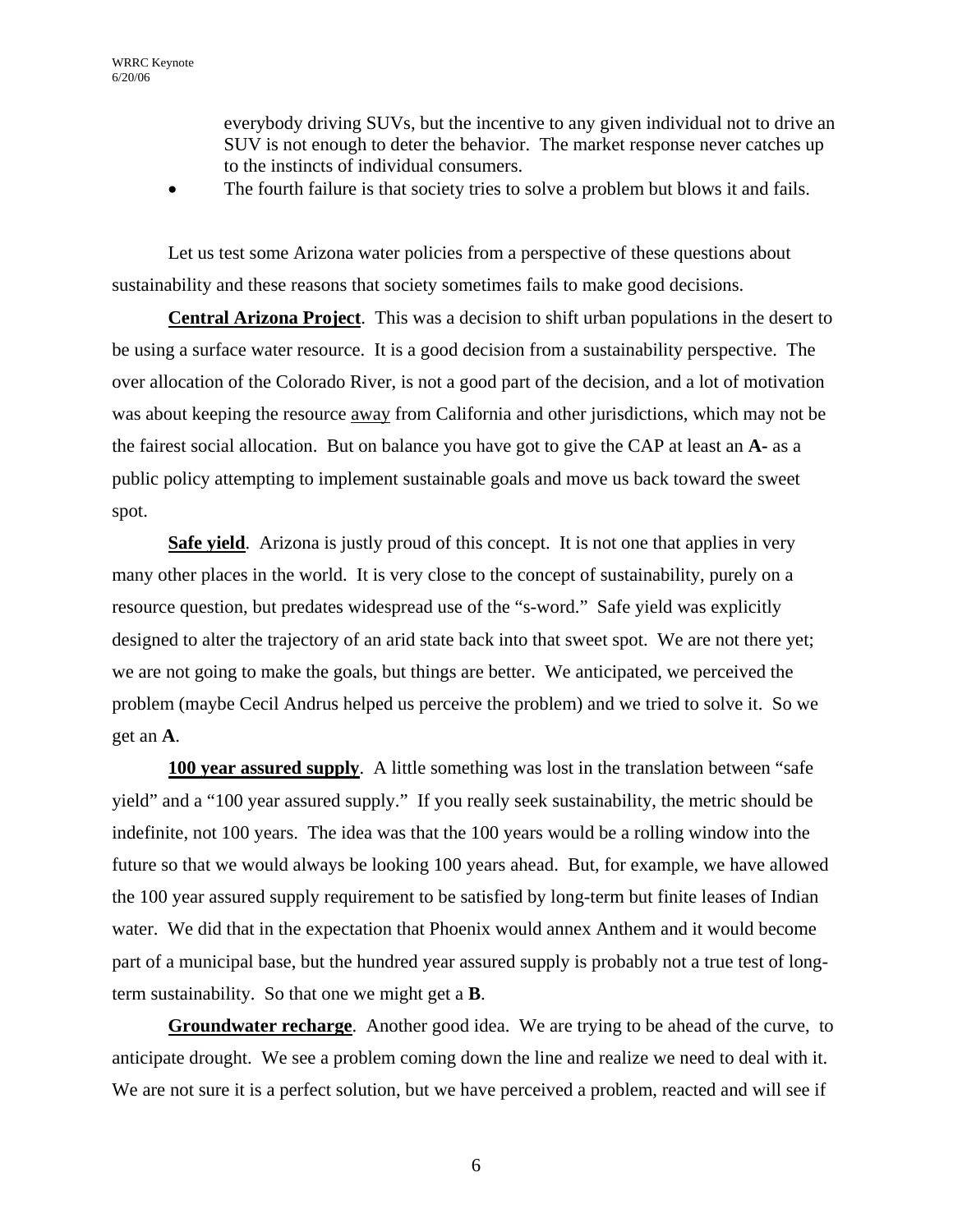it is successful. We are not sure how much we should bank, or where we should bank it, or if it is going to be there when we go to get it, but it is nevertheless the right idea, and again we get an **A**.

**Planned depletion**. Do I really need to grade this one for you? "Planned depletion" weighted against a measure of sustainability. Can we "sustain" depletion? The curious thing here is that when we put he Pinal AMA in a "planned depletion mode" we did so to preserve the local agricultural economy. But it was not even a valid tool for that goal. If you deplete the aquifers you cannot preserve an ag economy. If this standard <u>ever</u> made sense, as the Pinal AMA begins to urbanize, it certainly no longer makes sense. That one I think is an **F**.

**Disclosure.** Rural areas in Arizona are not "actively managed." We hope that by disclosing the existence of an inadequate water supply, people will not move there unless they realize the risk and they are self-sufficient enough to assume it. This is perception of the problem but failure to deal with it. This is acknowledging, in writing, in the public report, that there is a problem. We have institutionalized the essence of the tragedy of the commons. I think we get a **D**.

**The CAGRD**. The perceived problem we were trying to fix with the CAGRD was the inability of some areas to access renewable supplies and so through a complicated kind of exchange mechanism, we would allow them to grow by direct use of groundwater but use renewable supplies to eventually replenish the groundwater being mined. This seemed like a reasonable idea aimed at preserving property value and a development economy in areas of the state that might otherwise suffer. So on intent it maybe gets a **B** or a **C**. But the GRD had unforeseen consequences. We implemented a solution but it may not have worked the way we wanted it to, creating a significant loophole in terms of urban growth by allowing areas to grow based on access to membership in the GRD but without requiring the GRD itself to have a sustainable resource. So it gets I think at best a **C-**.

Try to think about upcoming issues with regard to Arizona water management and apply the questions I suggested about sustainability. Can current behavior, at a snapshot in time, be sustained indefinitely? Is the trajectory of growth and economic change such that we are moving farther or closer to the sweet spot? Is there some risk of a point of no return in decision making?

Arizona is not Easter Island. We are integrated into a global economy and we have the availability of resources that are not in Arizona to solve our problems. But Diamond's fifth